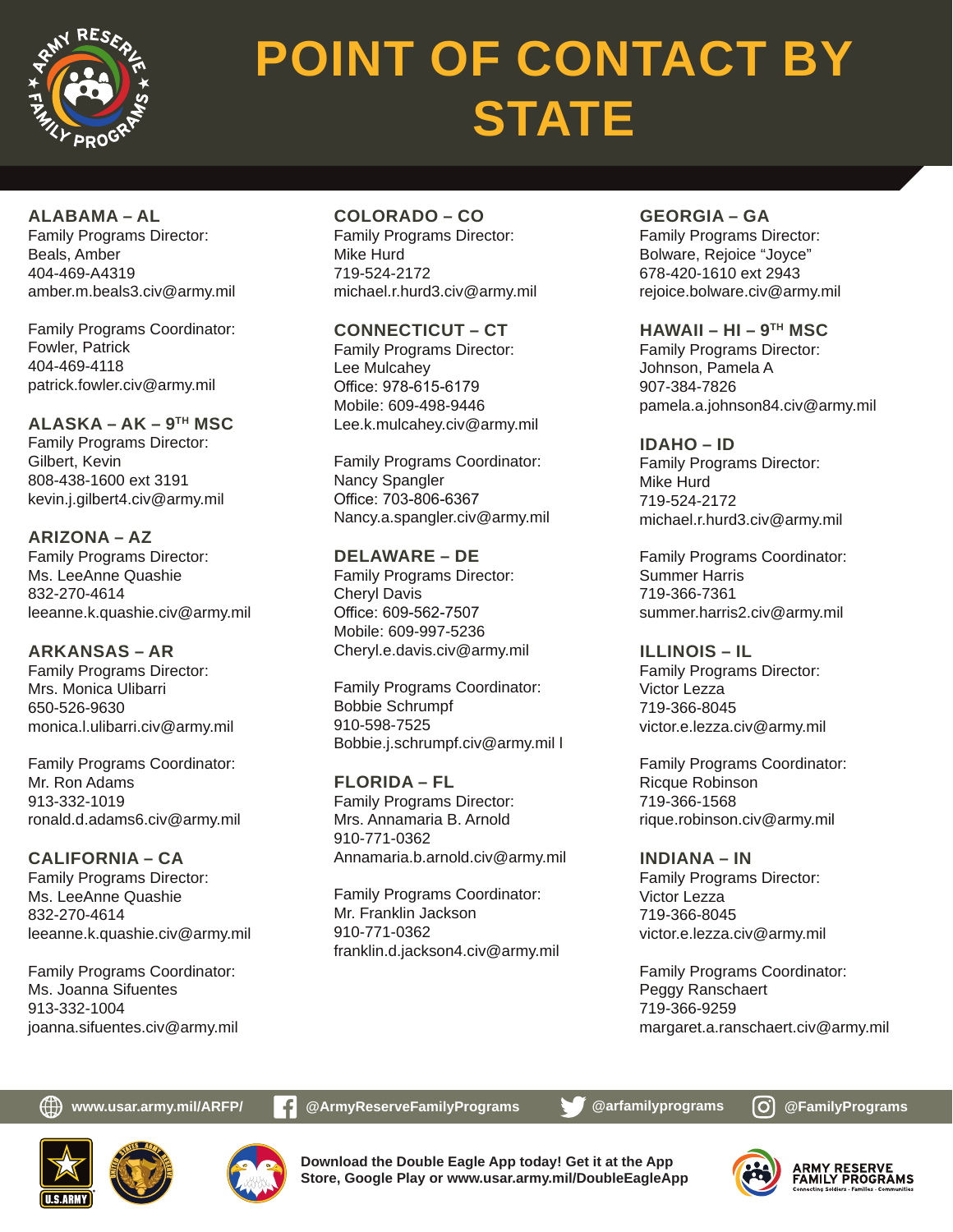**IOWA – IA** Family Programs Director: Mike Hurd 719-524-2172 michael.r.hurd3.civ@army.mil

**KANSAS – KS** Family Programs Director: Victor Lezza 719-366-8045 victor.e.lezza.civ@army.mil

Family Programs Coordinator: Ricque Robinson 719-366-1568 rique.robinson.civ@army.mil

**KENTUCKY – KY** Family Programs Director: Andreotti, Brenda 502-626-5741 brenda.e.andreotti.civ@army.mil

Family Programs Coordinator: Wallace, Denise 704-342-5128 joan.d.wallace2.civ@army.mil

**LOUISIANA – LA** Family Programs Director: Ferran, Fay 504-558-5685 fay.m.ferran.civ@army.mil

**MAINE – ME** Family Programs Director: Lee Mulcahey Office: 978-615-6179 Mobile: 609-498-9446 Lee.k.mulcahey.civ@army.mil

Family Programs Coordinator: Nancy Spangler 703-806-6367 Nancy.a.spangler.civ@army.mil

#### **MARYLAND – MD**

Family Programs Director: Melvin Jackson 301-833-6777 Melvin.l.jackson18.civ@army.mil

Family Programs Coordinator: Nicole Baptiste-Patterson Nicole.baptiste-patterson.civ@army.mil

#### **MASSACHUSETTS – MA**

Family Programs Director: Lee Mulcahey Office: 978-615-6179 Mobile: 609-498-9446 Lee.k.mulcahey.civ@army.mil

Family Programs Coordinator: Nancy Spangler 703-806-6367 Nancy.a.spangler.civ@army.mil

**MICHIGAN – MI** Family Programs Director: Victor Lezza 719-366-8045 victor.e.lezza.civ@army.mil

Family Programs Coordinator: Peggy Ranschaert 719-366-9259 margaret.a.ranschaert.civ@army.mil

**MINNESOTA – MN** Family Programs Director: Victor Lezza 719-366-8045 victor.e.lezza.civ@army.mil

Family Programs Coordinator: Ricque Robinson 719-366-1568 rique.robinson.civ@army.mil

#### **MISSISSIPPI – MS**

Family Programs Director: Parker, Belinda 601-631-6182 belinda.k.parker.civ@army.mil

Family Programs Coordinator: Haire, Mark E 601-631-6188 mark.e.haire.civ@army.mil

**MISSOURI – MO** Family Programs Director: Victor Lezza 719-366-8045 victor.e.lezza.civ@army.mil

Family Programs Coordinator: Ricque Robinson 719-366-1568 rique.robinson.civ@army.mil

#### **MONTANA – MT**

Family Programs Director: Mike Hurd 719-524-2172 michael.r.hurd3.civ@army.mil

Family Programs Coordinator: Summer Harris 719-366-7361 summer.harris2.civ@army.mil

#### **NEBRASKA – NE**

Family Programs Director: Mike Hurd 719-524-2172 michael.r.hurd3.civ@army.mil





**Download the Double Eagle App today! Get it at the App Store, Google Play or www.usar.army.mil/DoubleEagleApp**

**www.usar.army.mil/ARFP/ C** @ArmyReserveFamilyPrograms **@** @arfamilyprograms  $\bigcirc$  @FamilyPrograms



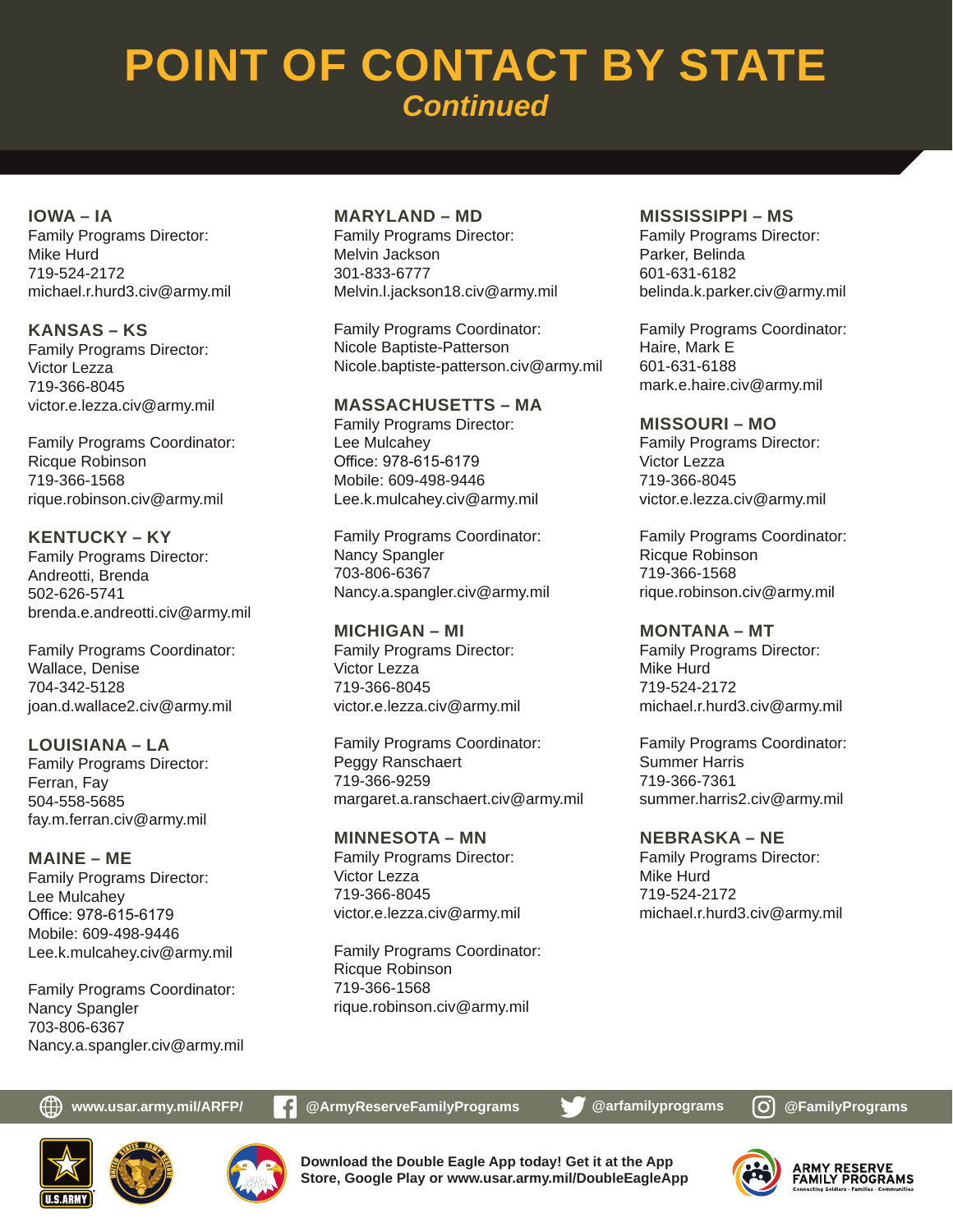#### **NEVADA – NV**

Family Programs Director: Ms. LeeAnne Quashie 832-270-4614 leeanne.k.quashie.civ@army.mil

Family Programs Coordinator: Mrs. Monica Ulibarri 650-526-9630 monica.l.ulibarri.civ@army.mil

#### **NEW HAMPSHIRE – NH**

Family Programs Director: Lee Mulcahey Office: 978-615-6179 Mobile: 609-498-9446 Lee.k.mulcahey.civ@army.mil

Family Programs Coordinator: Nancy Spangler 703-806-6367 Nancy.a.spangler.civ@army.mil

**NEW JERSEY – NJ** Family Programs Director: Cheryl Davis Office: 609-562-7507 Mobile: 609-997-5236 Cheryl.e.davis.civ@army.mil

Family Programs Coordinator: Bobbie Schrumpf 910-598-7525 bobbie.j.schrumpf.civ@army.mil

**NEW MEXICO – NM** Family Programs Director: Mrs. Sandra Henry 719-317-2020 sandra.y.henry.civ@army.mil

Family Programs Coordinator: Ms. Kymber Anderson 719-317-2166 kymberli.s.anderson.civ@army.mil

### **NEW YORK – NY**

Family Programs Director: Melvin Jackson 301-833-6777 Melvin.l.jackson18.civ@army.mil

Family Programs Coordinator: Nicole Baptiste-Patterson Nicole.baptiste-patterson.civ@army.mil

#### **NORTH CAROLINA – NC**

Family Programs Director: Jones, Sherree' 910-432-3766 sherree.l.jones.civ@army.mil

Family Programs Coordinators: Ms. Laurie Taylor 910-432-7494 laurie.a.taylor3.civ@army.mil

#### **NORTH DAKOTA – ND**

Family Programs Director: Mike Hurd 719-524-2172 michael.r.hurd3.civ@army.mil

**OHIO – OH** Family Programs Director: Victor Lezza 719-366-8045 victor.e.lezza.civ@army.mil

Family Programs Coordinator: Peggy Ranschaert 719-366-9259 margaret.a.ranschaert.civ@army.mil

**OKLAHOMA – OK** Family Programs Director: Mrs. Monica Ulibarri 650-526-9630 monica.l.ulibarri.civ@army.mil

Family Programs Coordinator: Mr. Ron Adams 913-332-1019 ronald.d.adams6.civ@army.mil

#### **OREGON – OR**

Family Programs Director: Mike Hurd 719-524-2172 michael.r.hurd3.civ@army.mil

Family Programs Coordinator: Summer Harris 719-366-1316 summer.harris2.civ@army.mil

#### **PENNSYLVANIA – PA**

Family Programs Director: Cheryl Davis Office: 609-562-7507 Mobile: 609-997-5236 Cheryl.e.davis.civ@army.mil

Family Programs Coordinator: Schrumpf, Bobbie 910-598-7525 bobbie.j.schrumpf.civ@army.mil

#### **RHODE ISLAND – RI**

Family Programs Director: Lee Mulcahey Office: 978-615-6179 Mobile: 609-498-9446 Lee.k.mulcahey.civ@army.mil

Family Programs Coordinator: Nancy Spangler 703-806-6367 Nancy.a.spangler.civ@army.mil

**SOUTH CAROLINA – SC** Family Programs Director: Jones, Sherree' 910-432-3766 sherree.l.jones.civ@army.mil

**www.usar.army.mil/ARFP/ C** @ArmyReserveFamilyPrograms **@** @arfamilyprograms **@** @FamilyPrograms





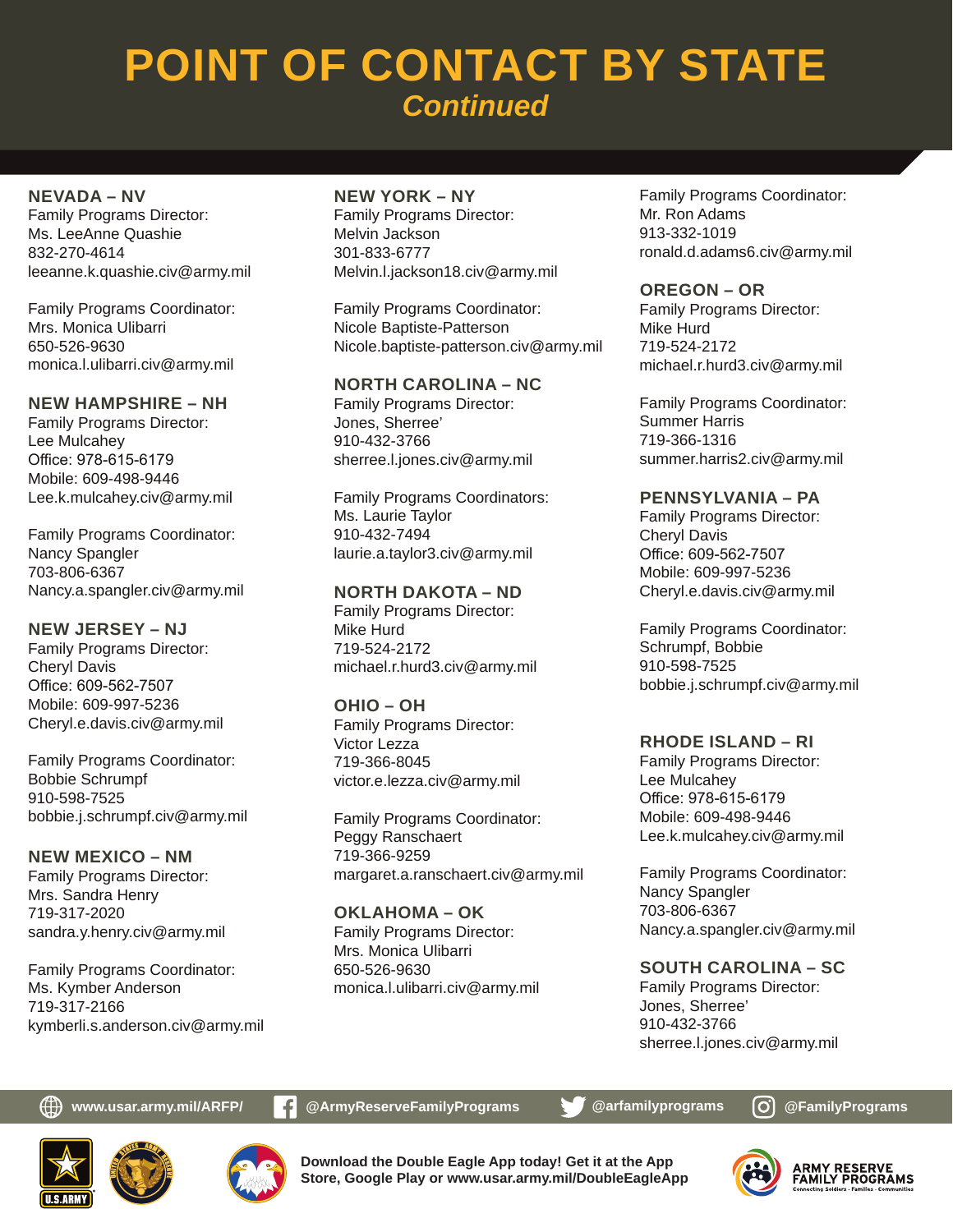Family Programs Coordinators: Ms. Laurie Taylor 910-432-7494 laurie.a.taylor3.civ@army.mil

**SOUTH DAKOTA – SD** Family Programs Director: Mike Hurd 719-524-2172 michael.r.hurd3.civ@army.mil

**TENNESSEE - TN** Family Programs Director: Andreotti, Brenda 502-626-5741 brenda.e.andreotti.civ@army.mil

Family Programs Coordinator: Wallace, Denise 704-342-5128 joan.d.wallace2.civ@army.mil

**TEXAS – TX** *West Texas* Family Programs Director: Mrs. Sandra Henry 719-317-2020 sandra.y.henry.civ@army.mil

Family Programs Coordinator: Ms. LeeAnne Quashie 719-317-2167 leeanne.k.quashie.civ@army.mil

*East Texas* Family Programs Director: Ms. Maritza Ramirez 719-317-8830 maritza.l.ramirez.civ@army.mil Family Programs Coordinator: Ms. Kymber S. Anderson 719-317-2166 kymberli.s.anderson.civ@army.mil **UTAH – UT** Family Programs Director: Mike Hurd 719-524-2172 michael.r.hurd3.civ@army.mil

Family Programs Coordinator: Summer Harris 719-366-7361 summer.harris2.civ@army.mil

**VERMONT – VT** Family Programs Director: Lee Mulcahey Office: 978-615-6179 Mobile: 609-498-9446 Lee.k.mulcahey.civ@army.mil

Family Programs Coordinator: Nancy Spangler 703-806-6367 Nancy.a.spangler.civ@army.mil

**VIRGINIA – VA** Family Programs Director: Glenda Frazier Office: 910-598-7711 Mobile: 609-744-1068 Glenda.b.frazier2.civ@army.mil

**WASHINGTON – WA** Family Programs Director: Mike Hurd 719-524-2172 michael.r.hurd3.civ@army.mil

Family Programs Coordinator: Summer Harris 719-366-1316 summer.harris2.civ@army.mil

#### **WASHINGTON DC – DC**

Family Programs Director: Glenda Frazier Office: 804-377-6309 Mobile: 609-744-1068 Glenda.b.frazier2.civ@army.mil

Family Programs Coordinator: Ms. Nicole Baptiste-Patterson Nicole.baptiste-patterson.civ@army.mil

**WEST VIRGINIA – WV** Family Programs Director: Glenda Frazier Office: 910-598-7711 Mobile: 609-744-1068 Glenda.b.frazier2.civ@army.mil

**WISCONSIN – WI**

Family Programs Director: Victor Lezza 719-366-8045 victor.e.lezza.civ@army.mil

Family Programs Coordinator: Ricque Robinson 719-366-1568 rique.robinson.civ@army.mil

**WYOMING – WY**

Family Programs Director: Mike Hurd 719-524-2172 michael.r.hurd3.civ@army.mil

Family Programs Coordinator: Summer Harris 719-366-7361 summer.harris2.civ@army.mil

**www.usar.army.mil/ARFP/ C** @ArmyReserveFamilyPrograms **@** @arfamilyprograms **@** @FamilyPrograms